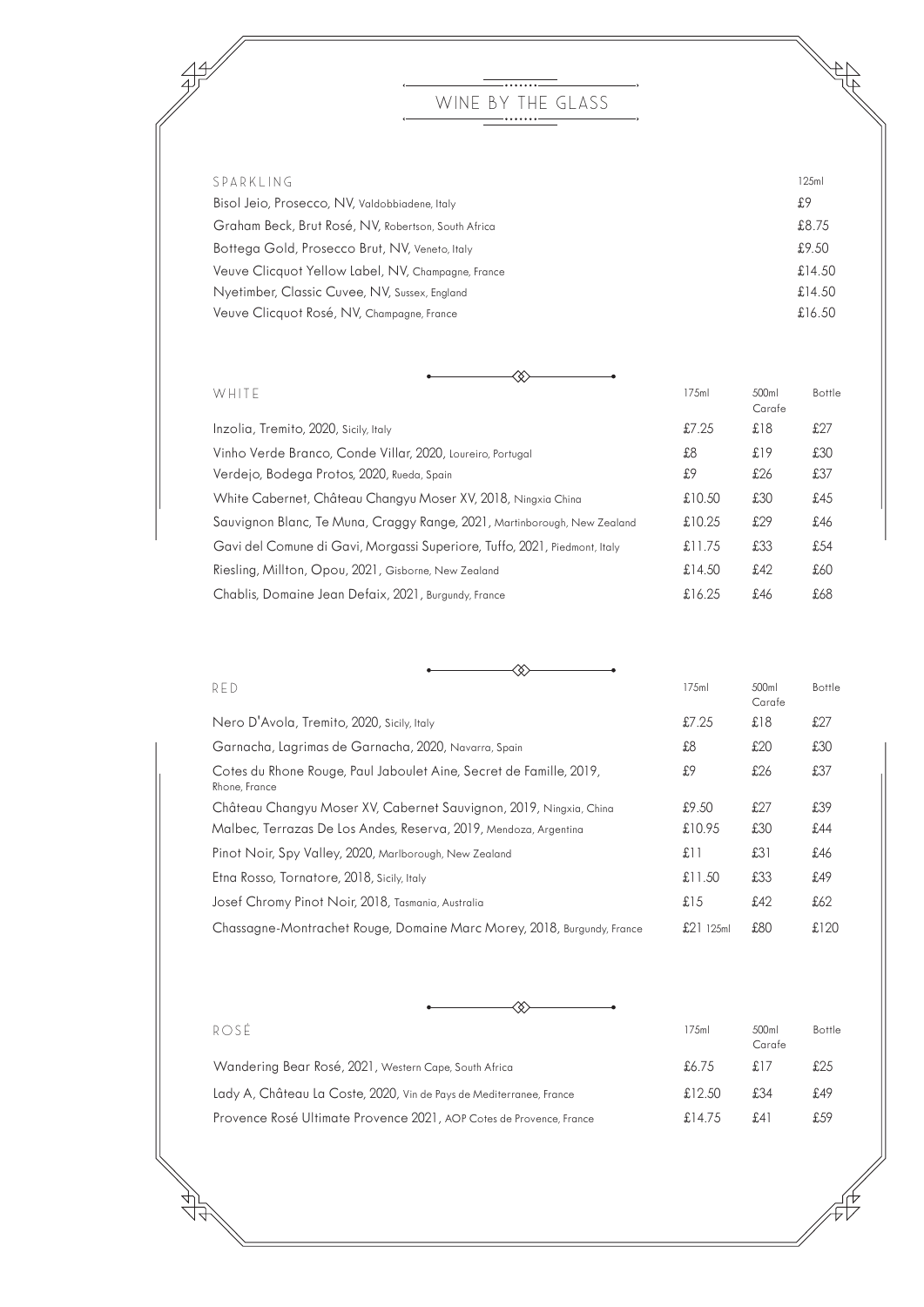## —<del>………</del> WINE BY THE BOTTLE

 $\begin{matrix} 4 \\ 4 \end{matrix}$ 

**ARTISTS** 

| WINE - SPARKLING                                             | Bottle |
|--------------------------------------------------------------|--------|
| Prosecco, Bisol, Jeio, NV, Valdobbiadene, Italy              | £46    |
| Graham Beck, Brut, NV, Robertson, South Africa               | £48    |
| Corpinnat, Llopart, Brut Reserva, 2018, Catalonia, Spain     | £48    |
| Bottega Gold, Prosecco Brut, NV, Veneto, Italy               | £55    |
| Ferrari Blanc de Blancs, Maximum Brut, NV, Trento, Italy     | £60    |
| Ridgeview Bloomsbury Brut, NV, Sussex, England               | £78    |
| Veuve Clicquot Yellow Label, NV, Champagne, France           | £89    |
| Nyetimber, Classic Cuvee, NV, Sussex, England                | £89    |
| Bruno Paillard Premiere Cuvee, NV, Champagne, France         | £95    |
| Palmer, Blanc de Blancs, NV, Champagne, France               | £130   |
| Perrier-Jouet, Belle Epoque, 2013, Champagne, France         | £170   |
| Veuve Clicquot, La Grande Dame, 2012, Champagne, France      | £190   |
| Dom Perignon, 2012, Champagne, France                        | £210   |
| Krug, Grande Cuvee, NV, Champagne, France                    | £250   |
| Nyetimber, 1086 Prestige Cuvee, 2010, Sussex, England        | £280   |
| Dom Perignon, Plenitude Deuxieme P2, 2002, Champagne, France | £925   |
|                                                              |        |

| ROSÉ SPARKLING                                          | <b>Bottle</b> |
|---------------------------------------------------------|---------------|
| Graham Beck Brut Rosé, NV, Robertson, South Africa      | £48           |
| Corpinnat, Llopart, Brut Rosé, 2019, Catalonia, Spain   | £49           |
| Veuve Clicquot Rosé, NV, Champagne, France              | £97           |
| Laurent-Perrier, Cuvee Rosé Brut, NV, Champagne, France | £135          |
| Perrier-Jouet Blason Rosé, NV, Champagne, France        | £135          |

⊗

CHAMPAGNE MAGNUMS Bottle Veuve Clicquot Yellow Label, NV, Champagne, France £160

 $\sqrt{7}$ 

 $\frac{49}{7}$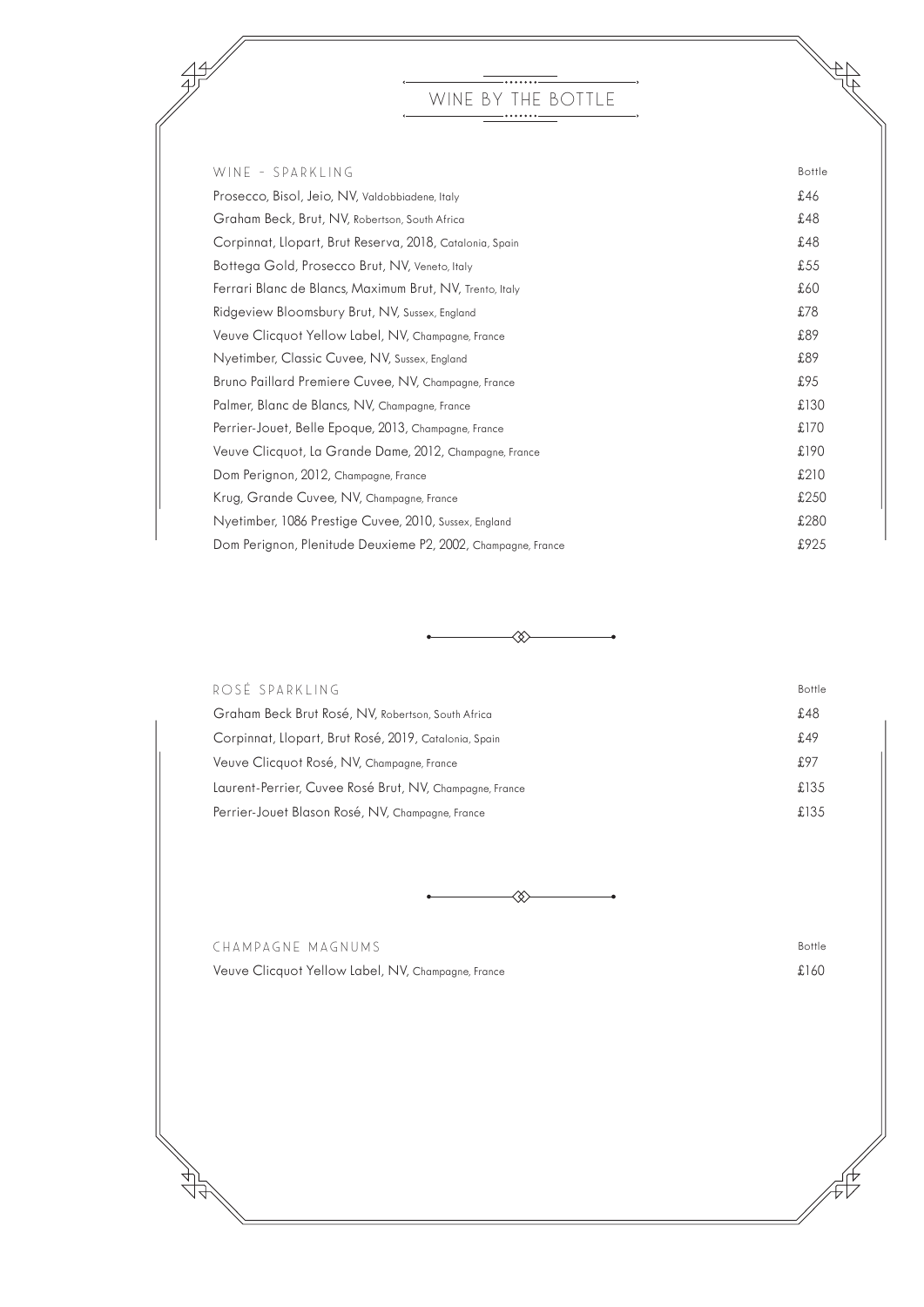## $\overline{\phantom{iiiiiiiiiiiiiiiiiiiiiiiiiiiiiiiiiiiiiiiiii}}$ WINE BY THE BOTTLE

 $47^{\circ}$ 

44

| WHITE                                                                            | Bottle |
|----------------------------------------------------------------------------------|--------|
| Inzolia Tremito, 2020, Sicily, Italy                                             | £27    |
| Chenin Blanc, Acacia Tree, 2021, Western Cape, South Africa                      | £29    |
| Vinho Verde Branco, Conde Villar, 2020, Loureiro, Portugal                       | £30    |
| Cotes du Rhone Blanc, Paul Jaboulet Aine, Secret de Famille, 2021, Rhone, France | £32    |
| Pinot Grigio, Organic, Riff, Alois Lageder, 2021, Trento, Italy                  | £34    |
| Verdejo, Bodega Protos, 2020, Rueda, Spain                                       | £37    |
| Sauvignon Blanc, Te Muna, Craggy Range, 2021, Marlborough, New Zealand           | £44    |
| White Cabernet, Château Changyu Moser XV, 2018, Ningxia, China                   | £45    |
| Pecorino, Luigi Valori, 2020, Abruzzo, Italy                                     | £46    |
| Albariño, Bodegas Castro Martin, A20, 2021, Rias Baixas, Spain                   | £47    |
| Macon, Château London, Domaine Fichet, 2020, Burgundy, France                    | £53    |
| Gavi del Comune di Gavi, Morgassi Superiore, Tuffo, 2021, Piedmont, Italy        | £54    |
| Chardonnay, Yering Station Village, 2020, Yarra Valley, Australia                | £55    |
| Riesling, Millton, Opou, 2021, Gisborne, New Zealand                             | £60    |
| Sancerre, Les Chailloux, Domaine Fouassier, 2020, Sancerre, France               | £67    |
| Chablis, Domaine Jean Defaix, 2021, Burgundy, France                             | £68    |
| Crozes-Hermitage Blanc, Paul Jaboulet Aine, Mule Blanche, 2020, Rhone, France    | £73    |
| Chardonnay, Creation, Reserve, Walker Bay, 2021, Western Cape, South Africa      | £80    |
| Chardonnay, Morgan, Double L Vineyard, 2019, California, USA,                    | £90    |
| Meursault, Domaine Vincent Latour, 2020, Burgundy, France                        | £95    |
| Condrieu, Château Saint Cosme, 2020, Rhone, France                               | £110   |
| Fume Blanc, Robert Mondavi, Reserve To Kalon, 2019, Napa Valley, USA             | £125   |
| Chardonnay, Catena Zapata, White Bones, 2018, Mendoza, Argentina                 | £127   |
| Chassagne-Montrachet 1 er Cru, Domaine Roux, Macherelles, 2018, Burgundy, France | £150   |

◈

| DESSERT & FORTIFIED                                               | Glass 100ml | Bottle    |
|-------------------------------------------------------------------|-------------|-----------|
| Château Loupiac-Gaudiet, 2017, Loupiac, France                    | £7          | £2537.5c  |
| Maury Grenat, Domaine Lafage, 2020, Languedoc-Roussillon, France  | £7          | £30,50c   |
| Semillon, Valdivieso, Eclat Botrytis, 2014, Central Valley, Chile | £10         | £3237.5c  |
| Pedro Ximenez, Solera 1927, NV, Andalucía, Spain                  | £13         | f.4137.5c |
| Riesling, Icewine, Stratus, 2020, Niagara Peninsula, Canada       | £17         | £60.37.5c |